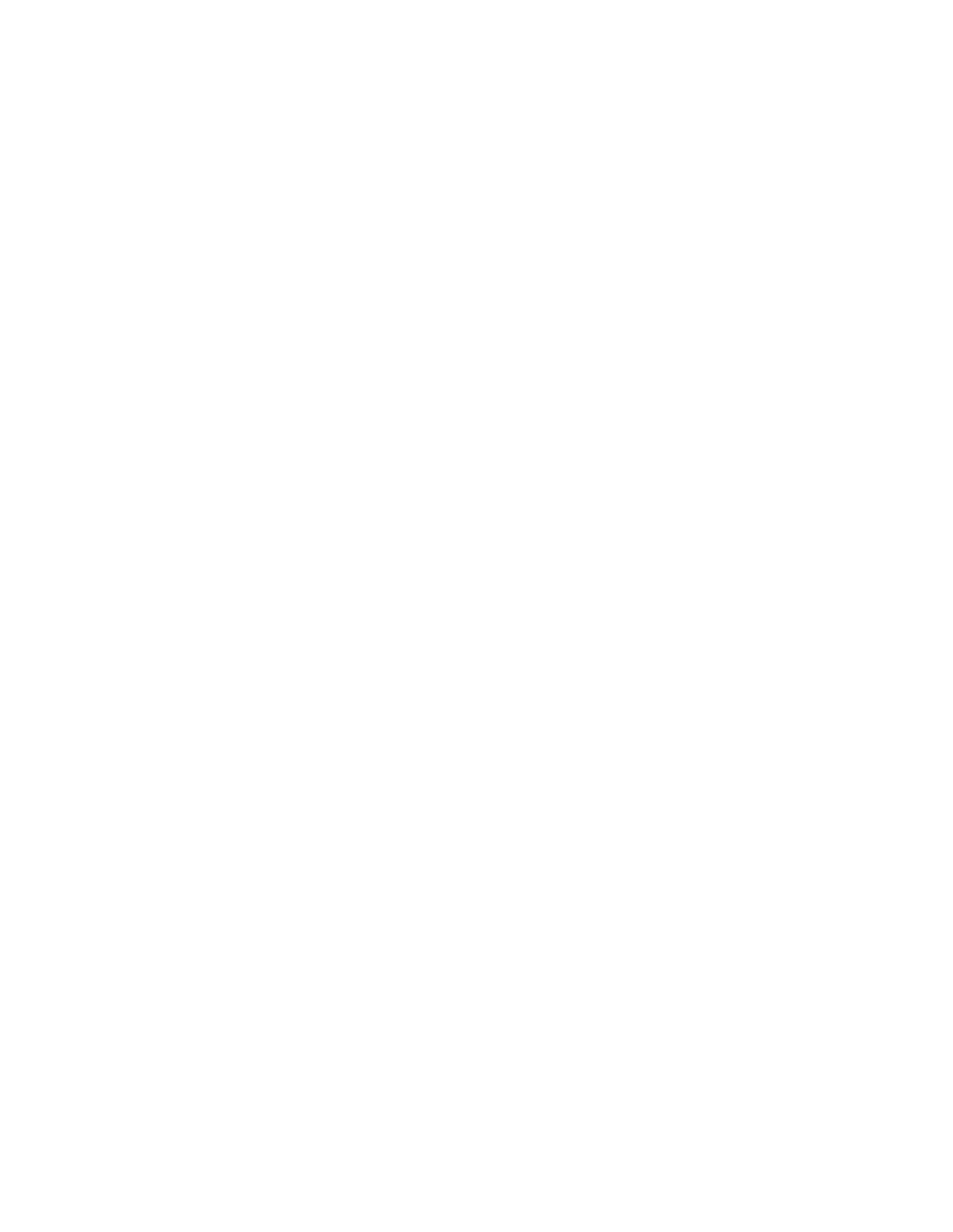# **SUBSTITUTE HOUSE BILL 1830** \_\_\_\_\_\_\_\_\_\_\_\_\_\_\_\_\_\_\_\_\_\_\_\_\_\_\_\_\_\_\_\_\_\_\_\_\_\_\_\_\_\_\_\_\_\_\_

\_\_\_\_\_\_\_\_\_\_\_\_\_\_\_\_\_\_\_\_\_\_\_\_\_\_\_\_\_\_\_\_\_\_\_\_\_\_\_\_\_\_\_\_\_\_\_

#### AS AMENDED BY THE SENATE

Passed Legislature - 1991 Regular Session

## **State of Washington 52nd Legislature 1991 Regular Session**

**By** House Committee on Judiciary (originally sponsored by Representatives H. Myers, Riley, Padden, Appelwick, Cooper, Winsley, D. Sommers, Bowman, Paris, Miller, R. Johnson, Brough, Silver, Forner, Ebersole, Fuhrman, Rasmussen, Brumsickle and Moyer).

Read first time March 5, 1991.

1 AN ACT Relating to admissibility of children's statements; amending 2 RCW 9A.44.120; and declaring an emergency.

3 BE IT ENACTED BY THE LEGISLATURE OF THE STATE OF WASHINGTON:

4 **Sec. 1.** RCW 9A.44.120 and 1985 c 404 s 1 are each amended to read 5 as follows:

 A statement made by a child when under the age of ten describing 7 any act of sexual contact performed with or on the child by another or describing any attempted act of sexual contact with or on the child by another, not otherwise admissible by statute or court rule, is admissible in evidence in dependency proceedings under Title 13 RCW and criminal proceedings, including juvenile offense adjudications, in the courts of the state of Washington if:

13 (1) The court finds, in a hearing conducted outside the presence of 14 the jury, that the time, content, and circumstances of the statement 15 provide sufficient indicia of reliability; and